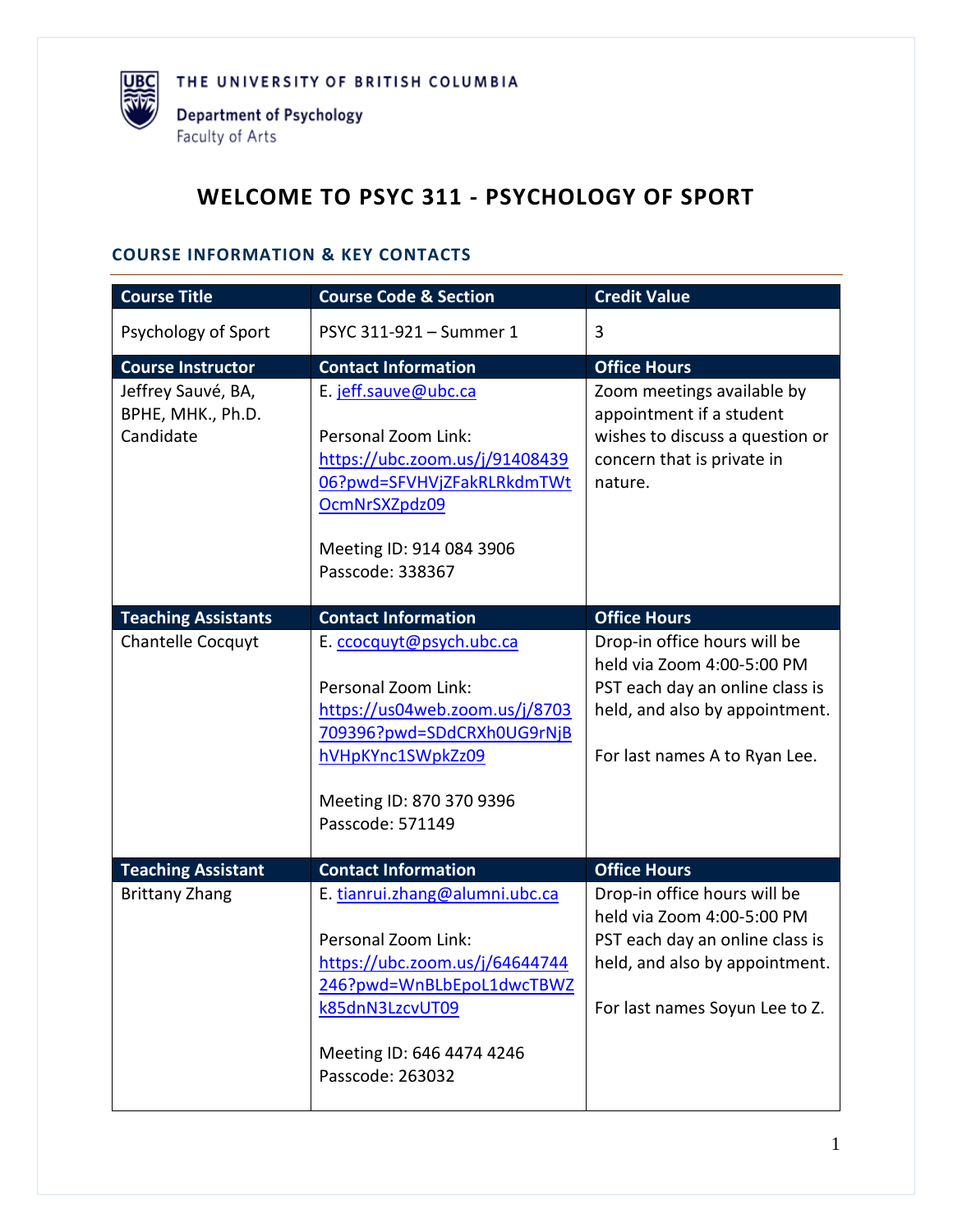

Department of Psychology Faculty of Arts

#### **COURSE DESCRIPTION**

This course introduces students to fundamental concepts and theories within sport psychology. The goal of this course is to provide students with a broad overview of major topics of interest, with a special focus on applied practice within sport and exercise settings.

#### **AIMS & OUTCOMES**

The overarching aim of this course is for students to develop an understanding of key areas within sport psychology. Sport psychology researchers and practitioners are interested in human cognition, emotion, and behaviour within physical activity and performance contexts. Knowledge of sport and exercise psychology theory, constructs, and relevant applications will assist students in understanding underlying psychological processes as they relate to sport performance and participation. Such frameworks are relevant to many health-related professional practices that seek to maximize performance and change behaviour (e.g., psychologists, mental performance consultants, kinesiologists, physiotherapists, physical education instructors, coaches, physicians, dieticians). Students who are interested in pursuing a career specifically in sport and exercise psychology can expand their understanding of the discipline by taking courses in psychology, counselling psychology, kinesiology, and by pursuing graduate education.

# **LEARNING OBJECTIVES**

By the end of this course, students will be able to:

- Describe and apply sport psychology theories and constructs and discuss their relevance to physical activity and performance contexts
- Describe and apply the reciprocal relationships between social, environmental, and psychological factors on sport performance and participation.
- Critically assess sport psychology theory, constructs, and knowledge application.

# **PREREQUISITES**

Either (a) PSYC 100 or (b) two of PSYC 101, PSYC 102, PSYC 205, PSYC 207, PSYC 208, PSYC 216, and PSYC 217, PSYC 277. Strongly recommended: PSYC 216 or one of PSYC 217 or 277.

Please note that in previous years, the syllabus stated that "credit will not be given for both PSYC 311 and HKIN 231 or HKIN 364". If this may be applicable to you, please check with your department (Psychology or Kinesiology).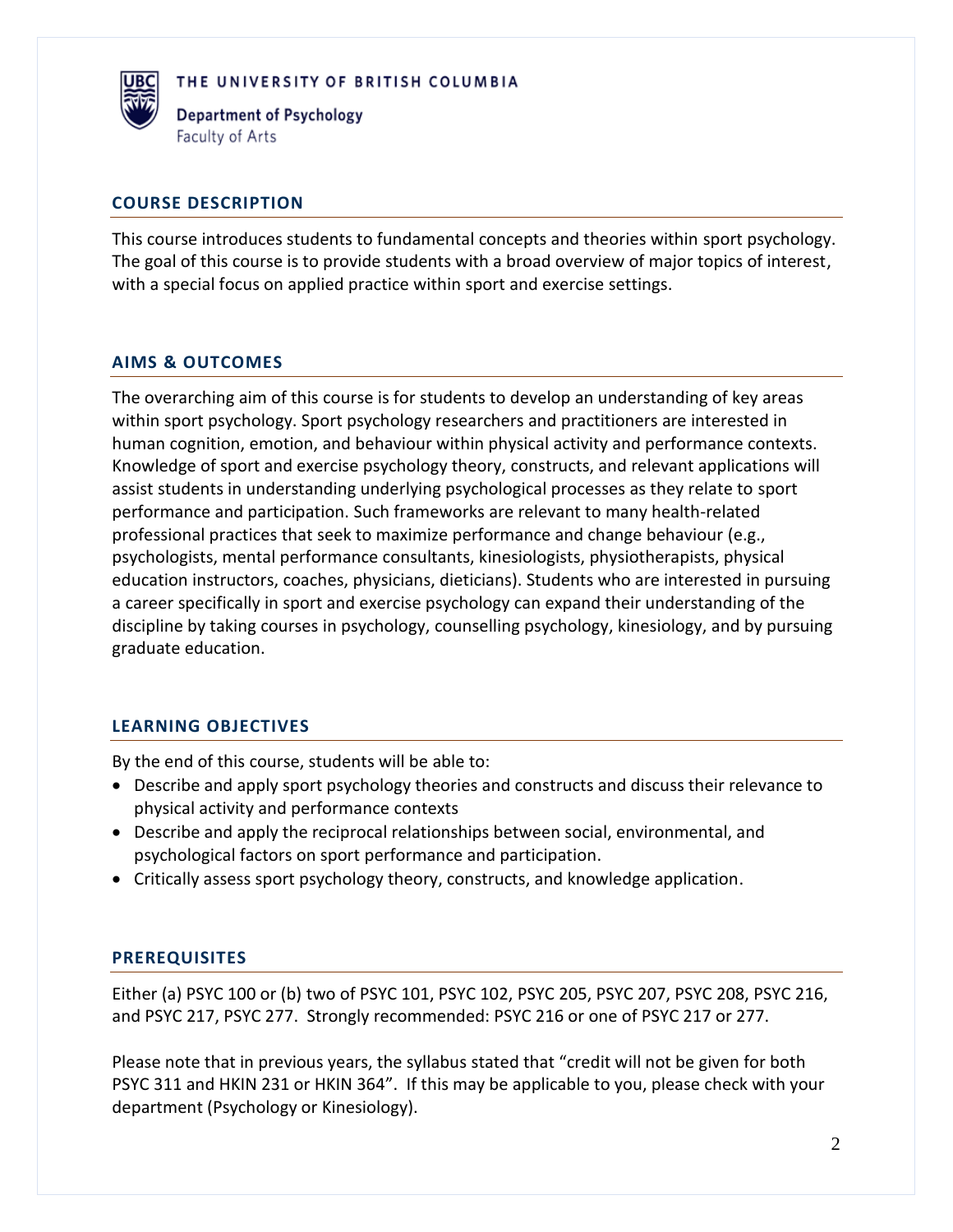

Department of Psychology Faculty of Arts

#### **COURSE MATERIALS**

PSYC 311 has a required textbook and course website as follows:

1. **Course Text**: Crocker, P. R. E. (2021). *Sport and exercise psychology: A Canadian perspective* (4th edition). Toronto, ON: Pearson Education.

This text is now available as an e-textbook for \$79.99 and can be accessed here:

<https://console.pearson.com/enrollment/dhw8iv>

The e-textbook is available for purchase from online sources other than Pearson (possibly for a lower cost; e.g., VitalSource). The instructor supports you selecting the source that you deem appropriate, as long as the content of the e-textbook is the same as the one published by Pearson. The instructor has not personally vetted sources other than Pearson so please do your due diligence. Further, you may use the 3rd edition at your own risk. The Instructor does not know how substantive the changes are between the 3rd to 4th editions so you may wish to investigate this further.

2. **Course Website**. Synchronous and asynchronous course content including Zoom links, notes, information about the course, assignments, handouts, and important reminders can be accessed through the Canvas course website at: [http://canvas.ubc.ca.](http://canvas.ubc.ca/)

#### **CLASS FORMAT**

PSYC 311 (921) is a 3-credit course provided over one semester (May-June 2021) with content delivered in two formats:

- 1. **Asynchronous:** the online independent self-paced activities for this course will include textbook readings, and the written assignments.
- **2. Synchronous:** the weekly online Zoom classes held during scheduled class time (Mondays and Wednesdays 2:00PM – 5:00PM PST). The Zoom access link for classes is available on Canvas. Students are strongly encouraged to attend all classes and for the following primary reasons: (1) Course content will be presented (e.g., live lectures), assignments will be discussed (quizzes, written assignments), and interactive activities will occur; (2) Classes will not be recorded due to student privacy concerns. Recording these meetings are strictly prohibited.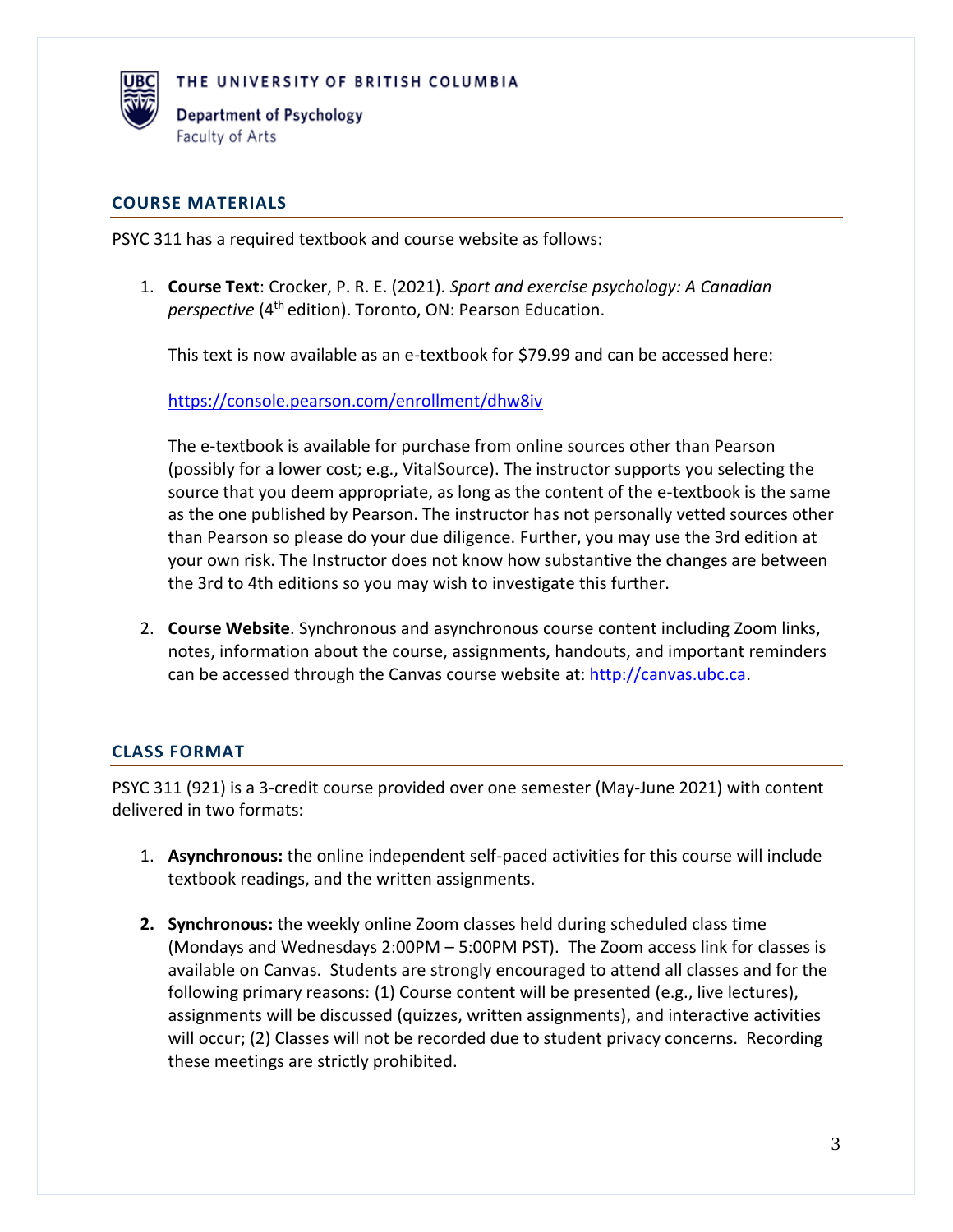**UBC** 

### **SYNCRONOUS WEEKLY SCHEDULE**

| <b>Week</b>    |                                | Topic(s)<br><b>Chapter</b>                          |                | <b>Notes</b>                                                                                          |  |
|----------------|--------------------------------|-----------------------------------------------------|----------------|-------------------------------------------------------------------------------------------------------|--|
| $\mathbf{1}$   | Mon, May 10 &<br>Wed, May 12   | Introduction to the<br>Psychology of Sport          | $\mathbf{1}$   | There are no quizzes or<br>assignments this week. Please<br>read Ch 1 before the Wed. class           |  |
| $\overline{2}$ | Mon, May 17 &<br>Wed, May 19   | Personality in Sport<br>& Exercise                  | $\overline{2}$ | Please read Ch 2 before the Mon.<br>class. Quiz (Chapter 2) will take<br>place on Wed, May 19         |  |
| 3              | Wed, May 26                    | Motivation &<br><b>Behaviour Change</b>             | 3              | Victoria Day long weekend - no<br>class on Monday. Quiz (Chapter<br>3) will take place on Wed, May 26 |  |
| $\overline{4}$ | Mon, May 31 &<br>Wed, June 2   | Stress, Coping, &<br><b>Emotion + Anxiety</b>       | 4 & 5          | Please read Ch 4 & 5 before the<br>Mon. class. Quiz (Chapter 4 & 5)<br>will take place on Wed, June 2 |  |
| 5              | Mon, June 7 &<br>Wed, June 9   | <b>Aggression &amp; Moral</b><br>Behaviour in Sport | 6              | Please read Ch 6 before the Mon.<br>class. Quiz (Ch 6) will take place<br>on Wed, June 9              |  |
| 6              | Mon, June 14 &<br>Wed, June 16 | Leadership in Sport<br>& Exercise                   | 8              | Please read Ch 8 before the Mon.<br>class. Quiz (Ch 8) will take place<br>on Wed, June 16             |  |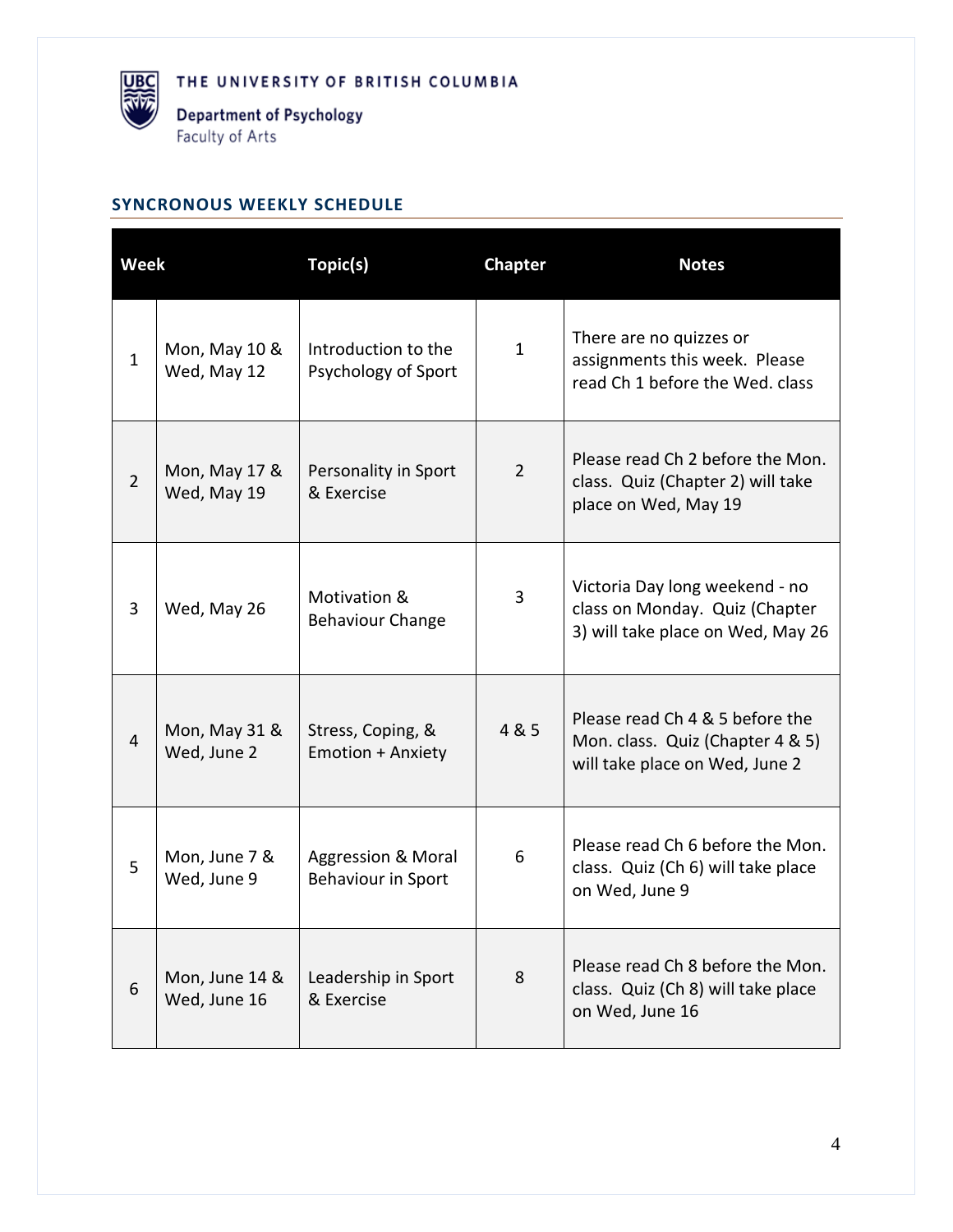

#### **COURSE ASSESSMENT AND GRADING**

Your grade in this course will be made up of four (4) quizzes, two (2) assignments and one (1) engagement portfolio. Specific details for quizzes, assignments, and your engagement portfolio will be discussed in class. Here is an overview of each:

| <b>Online Quizzes (40%)</b> |                                                                                                                                                                                                                                                                                                                                                                                                                                                                                                                                                              |  |  |
|-----------------------------|--------------------------------------------------------------------------------------------------------------------------------------------------------------------------------------------------------------------------------------------------------------------------------------------------------------------------------------------------------------------------------------------------------------------------------------------------------------------------------------------------------------------------------------------------------------|--|--|
| Format                      | Quizzes will be completed through the course Canvas website. All quizzes<br>will be accessible on the left-hand menu under "Quizzes"                                                                                                                                                                                                                                                                                                                                                                                                                         |  |  |
| <b>Details</b>              | Students are required to complete four (4) quizzes. Each quiz consists of<br>approximately 20-30 multiple choice or true and false questions which will<br>need to be answered in approx. 30-40 minutes. Quizzes are open book.                                                                                                                                                                                                                                                                                                                              |  |  |
|                             | There are five (5) opportunities to take the weekly quiz. Students are only<br>required to complete four (4) of the five (5) quizzes. Alternatively,<br>students can complete all five (5) quizzes and the lowest mark will not be<br>counted.                                                                                                                                                                                                                                                                                                               |  |  |
| Due Date                    | Quizzes are open twenty-four (24) hours prior to the start of Wed. classes<br>(not wk. 1). Quizzes must be completed in the following windows of time:<br>Week 2 Quiz 1/5:<br>$\bullet$<br>$\circ$ Tues May 18 @ 2PM PST to Wed May 19 @1:59PM PST<br>Week 3 Quiz 2/5:<br>$\circ$ Tues May 25 @ 2PM PST to Wed May 26 @1:59PM PST<br>Week 4 Quiz 3/5:<br>○ Tues June 1 @ 2PM PST to Wed June 2 @1:59PM PST<br>Week 5 Quiz 4/5:<br>○ Tues June 8 @ 2PM PST to Wed June 9 @1:59PM PST<br>Week 6 Quiz 5/5:<br>Tues June 15 @ 2PM PST to Wed June 16 @1:59PM PST |  |  |
| Weighting                   | 40% in total (10% for each of the four [4] quizzes).                                                                                                                                                                                                                                                                                                                                                                                                                                                                                                         |  |  |
| Learning<br><b>Outcomes</b> | To identify and apply relevant sport and exercise psychology theoretical<br>perspectives and constructs.                                                                                                                                                                                                                                                                                                                                                                                                                                                     |  |  |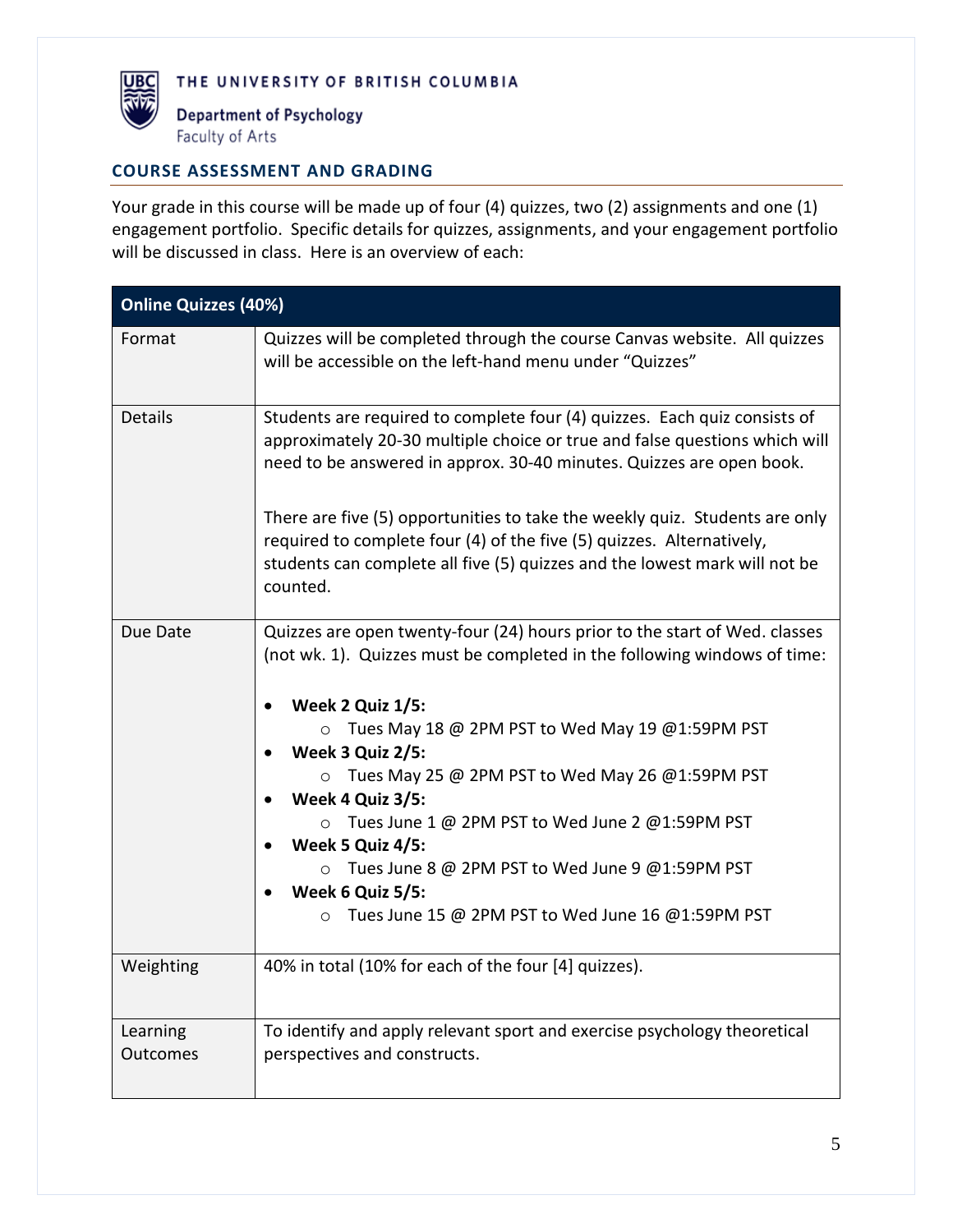

**Department of Psychology** Faculty of Arts

| <b>Engagement Portfolio (5%)</b> |                                                                                                                                                                                                                                                                                                                                                                                  |  |  |
|----------------------------------|----------------------------------------------------------------------------------------------------------------------------------------------------------------------------------------------------------------------------------------------------------------------------------------------------------------------------------------------------------------------------------|--|--|
| Format                           | PDF document to be uploaded to the course Canvas website                                                                                                                                                                                                                                                                                                                         |  |  |
| <b>Details</b>                   | Students are required to submit a "portfolio" of their personal two best<br>examples of engagement, and one best example of a fellow classmate's<br>engagement. These examples can come from a variety of sources, such as<br>class discussions, support of classmates, attending office hours, emails,<br>topic reflexivity, and more. Submissions should not exceed 300 words. |  |  |
| Due Date                         | Friday, June 18                                                                                                                                                                                                                                                                                                                                                                  |  |  |
| Weighting                        | 5%                                                                                                                                                                                                                                                                                                                                                                               |  |  |
| Learning<br><b>Outcomes</b>      | Put forward a convincing argument of how you engaged in the course.                                                                                                                                                                                                                                                                                                              |  |  |

| Assignment 1 - Proposal (15%) |                                                                                                                                                                                                                                                                                                                                                                                                                                                                                                                    |  |  |
|-------------------------------|--------------------------------------------------------------------------------------------------------------------------------------------------------------------------------------------------------------------------------------------------------------------------------------------------------------------------------------------------------------------------------------------------------------------------------------------------------------------------------------------------------------------|--|--|
| Format                        | PDF document in APA format to be uploaded to the course Canvas website                                                                                                                                                                                                                                                                                                                                                                                                                                             |  |  |
| <b>Details</b>                | Students are required to submit a "proposal" outlining a sport story they<br>have selected, and three (3) psychology of sport constructs (topics) to be<br>applied. For each construct, one (1) peer-reviewed journal article<br>published in the last ten (10) years must be referenced. The proposal<br>should not exceed 600 words. Assignment 1 provides a foundation for<br>Assignment 2. Assignment details (including the marking rubric) will be<br>uploaded to the Canvas website and discussed in class. |  |  |
| Due Date                      | Friday, June 4                                                                                                                                                                                                                                                                                                                                                                                                                                                                                                     |  |  |
| Weighting                     | 15%                                                                                                                                                                                                                                                                                                                                                                                                                                                                                                                |  |  |
| Learning<br><b>Outcomes</b>   | Describe and apply psychology of sport theories and constructs and<br>discuss their relevance in the context of sport scenarios.                                                                                                                                                                                                                                                                                                                                                                                   |  |  |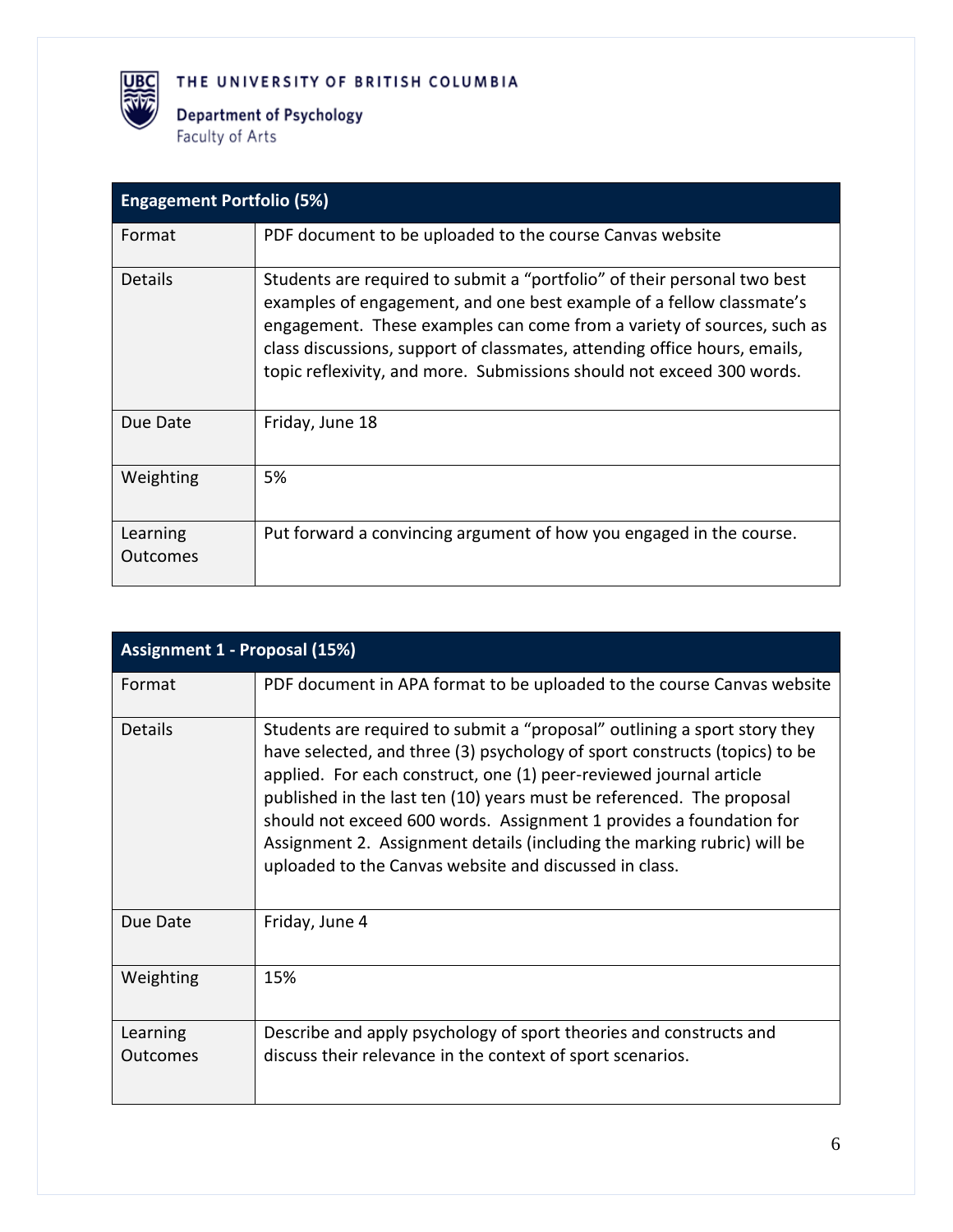**Department of Psychology** Faculty of Arts

**UBC** 

| <b>Assignment 2 - Final Report (40%)</b> |                                                                                                                                                                                                                                                                                                                                                                                                                                                       |  |  |
|------------------------------------------|-------------------------------------------------------------------------------------------------------------------------------------------------------------------------------------------------------------------------------------------------------------------------------------------------------------------------------------------------------------------------------------------------------------------------------------------------------|--|--|
| Format                                   | PDF document in APA format uploaded to the course Canvas website                                                                                                                                                                                                                                                                                                                                                                                      |  |  |
| <b>Details</b>                           | Students are required to submit a "final report" applying three (3)<br>psychology of sport constructs (topics) to their sport story, including no<br>less than six (6) peer-reviewed journal articles published in the last ten<br>(10) years. The proposal should not exceed 2000 words. Assignment 2<br>builds on Assignment 1. All assignment details (including marking rubric)<br>will be uploaded to the Canvas website and discussed in class. |  |  |
| Due Date                                 | Tuesday, June 22                                                                                                                                                                                                                                                                                                                                                                                                                                      |  |  |
| Weighting                                | 40%                                                                                                                                                                                                                                                                                                                                                                                                                                                   |  |  |
| Learning<br><b>Outcomes</b>              | Apply psychology of sport theories and constructs and discuss their<br>relevance in the context of sport scenarios. Critically assess and analyze<br>the relationship between social, environment, and psychological factors.                                                                                                                                                                                                                         |  |  |

#### **SUMMARY OF KEY DATES**

| Monday, May 10     | First class                         |
|--------------------|-------------------------------------|
| Wednesday, May 12  | Class                               |
| Monday, May 17     | Class                               |
| Wednesday, May 19  | Class and complete Chapter 2 Quiz   |
| Wednesday, May 26  | Class and complete Chapter 3 Quiz   |
| Friday, June 4     | Assignment 1 – Proposal due         |
| Monday, May 31     | Class                               |
| Wednesday, June 2  | Class and complete Chapter 4/5 Quiz |
| Monday, June 7     | Class                               |
| Wednesday, June 9  | Class and complete Chapter 6 Quiz   |
| Monday, June 14    | Class                               |
| Wednesday, June 16 | Class and complete Chapter 8 Quiz   |
| Friday, June 18    | Engagement Portfolio due            |
| Tuesday, June 22   | Assignment 2 – Final Report due     |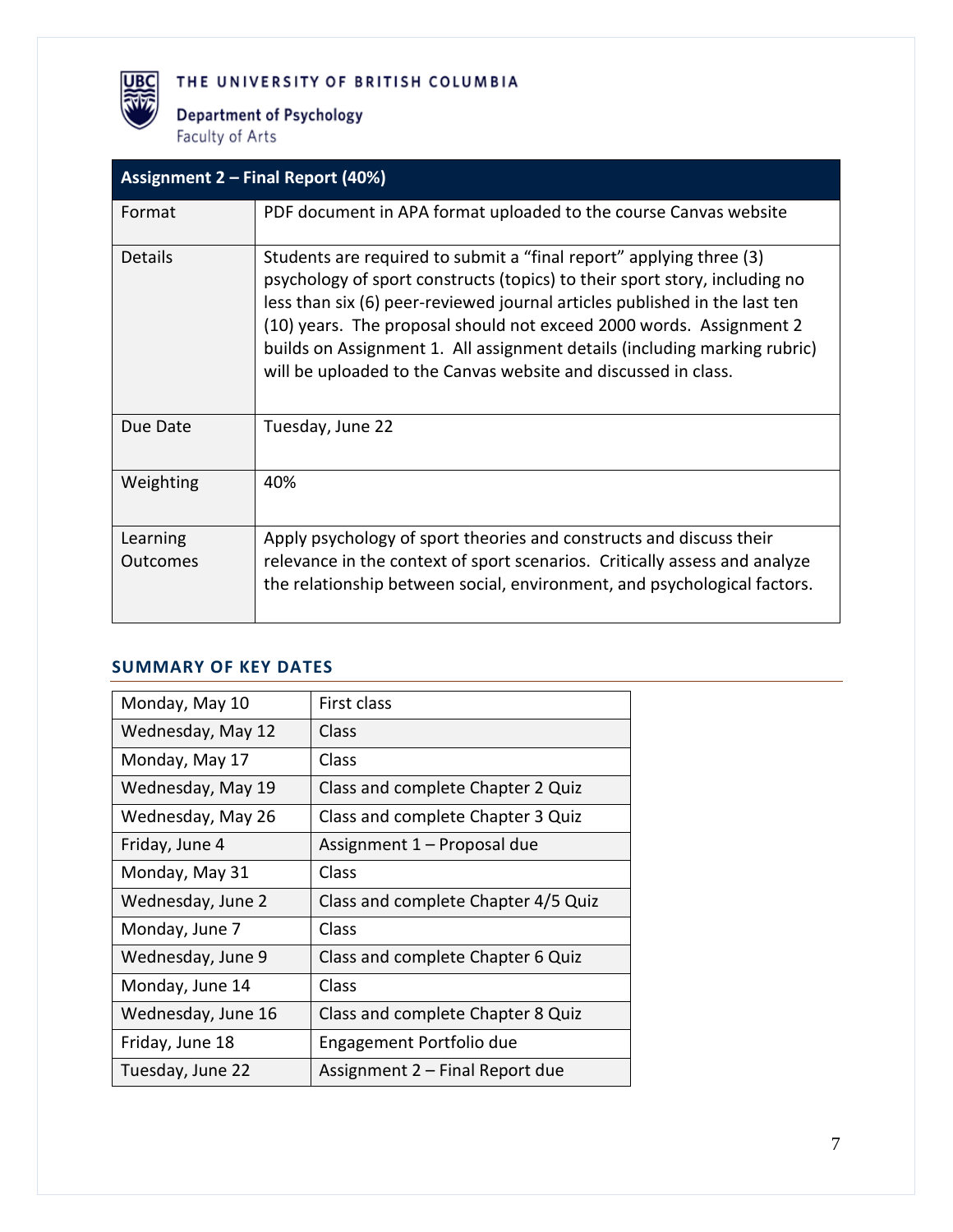

**Department of Psychology** Faculty of Arts

#### **GRADING**

In order to reduce grade inflation and maintain equity across course sections, all psychology courses are required to comply with departmental norms for grade distributions. According to departmental norms (during the pandemic only), the mean grade in a 300-level class is 75 for a good class, 73 for an average class, and 71 for a weak class (with a standard deviation of 13). Scaling may be used in order to comply with these norms; grades may be scaled up or down as necessary by us or the department. Grades are not official until they appear on your transcript. You will receive both a percent and a letter grade for this course. At UBC, your course percentage is converted to a letter grade according to the following key:

| A+   | 90-100% | A             | 85-89% | A-              | 80-84% |
|------|---------|---------------|--------|-----------------|--------|
| B+   | 76-79%  | R.            | 72-75% | <b>B</b> -      | 68-79% |
| $C+$ | 64-67%  | $\mathcal{C}$ | 60-63% | $\Gamma$ $\sim$ | 55-59% |
| D.   | 50-54%  | E.            | በ-49%  |                 |        |

Because you are earning a degree at a highly reputable post-secondary institution, the criteria for success are high. The Faculty of Arts offers the following guidelines that broadly characterize the kind of work that is generally associated with the particular grade ranges. These characteristics help put the Psychology Department grading policies into perspective. Please note that adequate performance is in the C range.

**A Range:** Exceptional Performance. Strong evidence of original thinking; good organization in written work; capacity to analyze (i.e., break ideas down) and to synthesize (i.e., bring different ideas together in a coherent way); superior grasp of subject matter with sound critical evaluations; evidence of extensive knowledge base.

**B Range:** Competent Performance. Evidence of grasp of subject matter; some evidence of critical capacity and analytic ability; reasonable understanding of relevant issues; evidence of familiarity with the literature.

**C-D Range:** Adequate Performance. Understanding of the subject matter; ability to develop solutions to simple problems in the material; acceptable but uninspired work; not seriously faulty but lacking style and vigor.

**F Range:** Inadequate Performance. Little or no evidence of understanding of the subject matter; weakness in critical and analytical skills; limited or irrelevant use of the literature.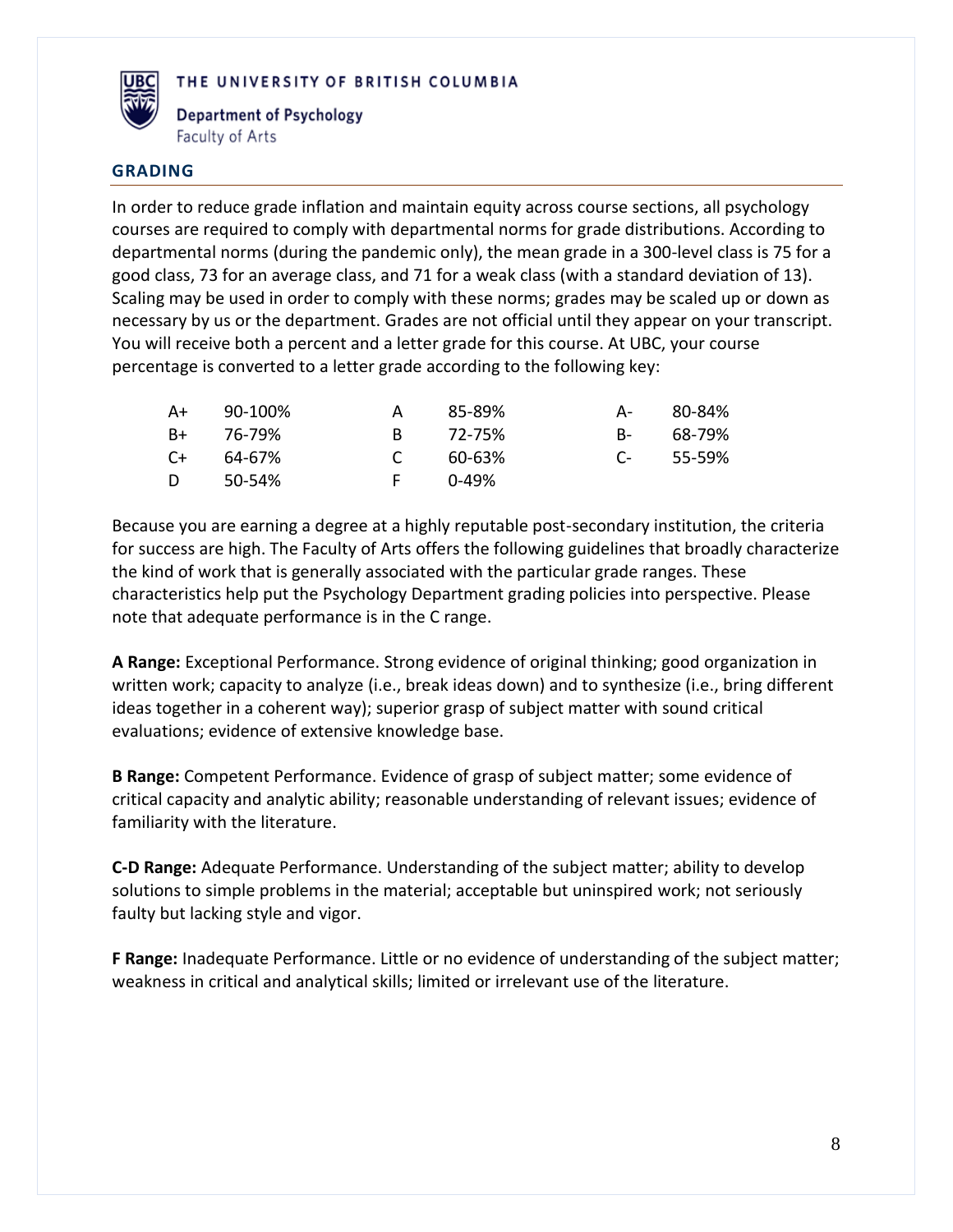



#### **ATTENDANCE AND CENTRE FOR ACCESSIBILITY**

In this course, material that is taught in lectures may be different from or supplement the text material. Moreover, lecture slides are designed to provide a framework for the lecture and any discussions--thus, not everything in the lecture is in the slides.

During your time in this course, if you encounter medical, emotional, or other personal problems that affect your attendance or academic performance, please notify us as soon as possible, as well as your Faculty Academic Advising Office. Please refer to the UBC Calendar for a discussion of academic concession.

The University accommodates students with disabilities who have registered with the Centre for Accessibility (see below). The University also accommodates students whose religious obligations conflict with attendance or scheduled exams. Please let us know in advance, preferably in the first few weeks of class, if you will require any accommodation on these grounds. Other absences (e.g., varsity athletics, family obligations or similar) are not part of University policy and you should not assume they will be accommodated. Please discuss this with me before the withdrawal dates (see above).

#### **CENTRE FOR ACCESSIBILITY**

UBC is committed to equal opportunity in education for all students including those with documented physical or learning disabilities. If you believe you fall in this category, please visit the website for the Centre for Accessibility [\(https://students.ubc.ca/about-student-services/centre](https://students.ubc.ca/about-student-services/centre-for-accessibility)[for-accessibility\)](https://students.ubc.ca/about-student-services/centre-for-accessibility) to take the necessary steps to ensure that you have every opportunity that you deserve to excel in your studies.

#### **DIVERSITY AND INCLUSION**

Similar to the broader UBC community, the Psychology Department—and this class—seeks to build a community where students feel included and are treated equitably. This class aims to be inclusive of gender identity, gender expression, sex, race, ethnicity, socioeconomic background, sexual orientation, political and religious affiliation, ability, health, and age (this is not an exhaustive list!).

Students, instructors, visitors, and readings may sometimes raise controversial and/or sensitive issues. Respectful and productive discussion is encouraged, and students should feel safe to explore ideas without fear of being judged. Our goal is not to always agree, but rather to disagree without being threatening or alienating. However, if a statement or behaviour is likely to offend others or make others feel alienated in any way, it should not be shared with the class (but can be shared with me after class or in office hours). If at any point you feel offended, threatened, or alienated by anything that happens in our class, please feel welcome to let me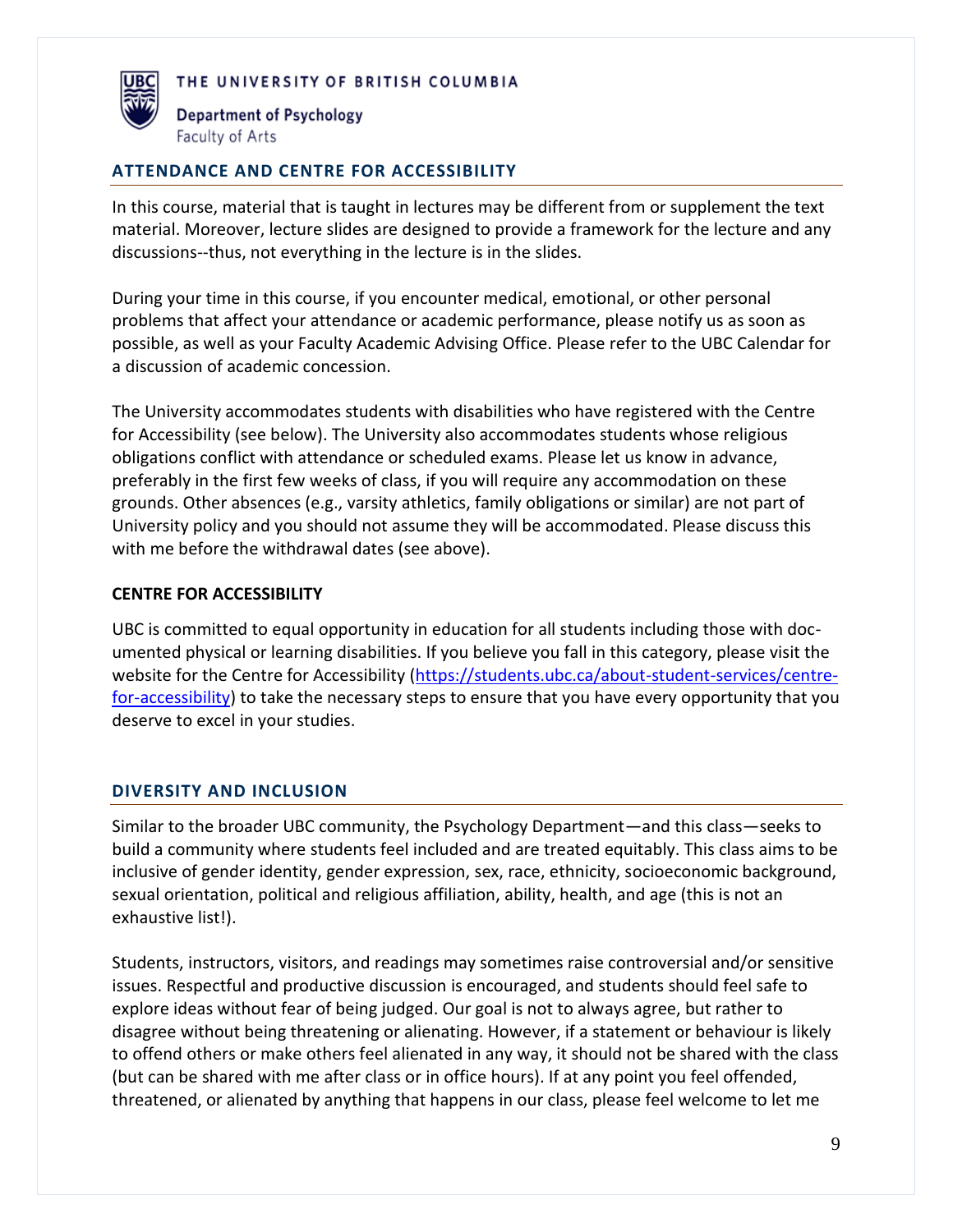



or a TA know. I (like many people) am always learning about diverse perspectives and identities. If at any point you feel as though I am failing to live up to an inclusive space in our course, I encourage you to let me or a TA know.

# **STUDENTS STUDYING ABROAD AND REMOTELY**

During this pandemic, the shift to online learning has greatly altered teaching and studying at UBC, including changes to health and safety considerations. Keep in mind that some UBC courses might cover topics that are censored or considered illegal by non-Canadian governments. This may include, but is not limited to, human rights, representative government, defamation, obscenity, gender or sexuality, and historical or current geopolitical controversies. If you are a student living abroad, you will be subject to the laws of your local jurisdiction, and your local authorities might limit your access to course material or take punitive action against you. UBC is strongly committed to academic freedom, but has no control over foreign authorities (please visit<http://www.calendar.ubc.ca/vancouver/index.cfm?tree=3,33,86,0> for an articulation of the values of the University conveyed in the Senate Statement on Academic Freedom). Thus, we recognize that students will have legitimate reason to exercise caution in studying certain subjects.

If you have concerns regarding your personal situation, consider postponing taking a course with manifest risks, until you are back on campus or reach out to your academic advisor to find substitute courses. For further information and support, please visit: <http://academic.ubc.ca/support-resources/freedom-expression>

# **ACADEMIC INTEGRITY**

We are all—students, professors, TAs—members of the academic community. In this community, there are ethical standards for how we share and produce knowledge. These standards of academic integrity hold that we produce our own contributions (i.e., we don't copy or buy papers, we don't cheat on exams) and we don't take credit for someone else's work (i.e., we include citations and references).

Students are expected to comply with all university regulations regarding academic integrity; including plagiarism, cheating, and submitting your own work more than once. Policy guidelines can be found at: <http://vpacademic.ubc.ca/integrity/ubc-regulation-on-plagiarism/>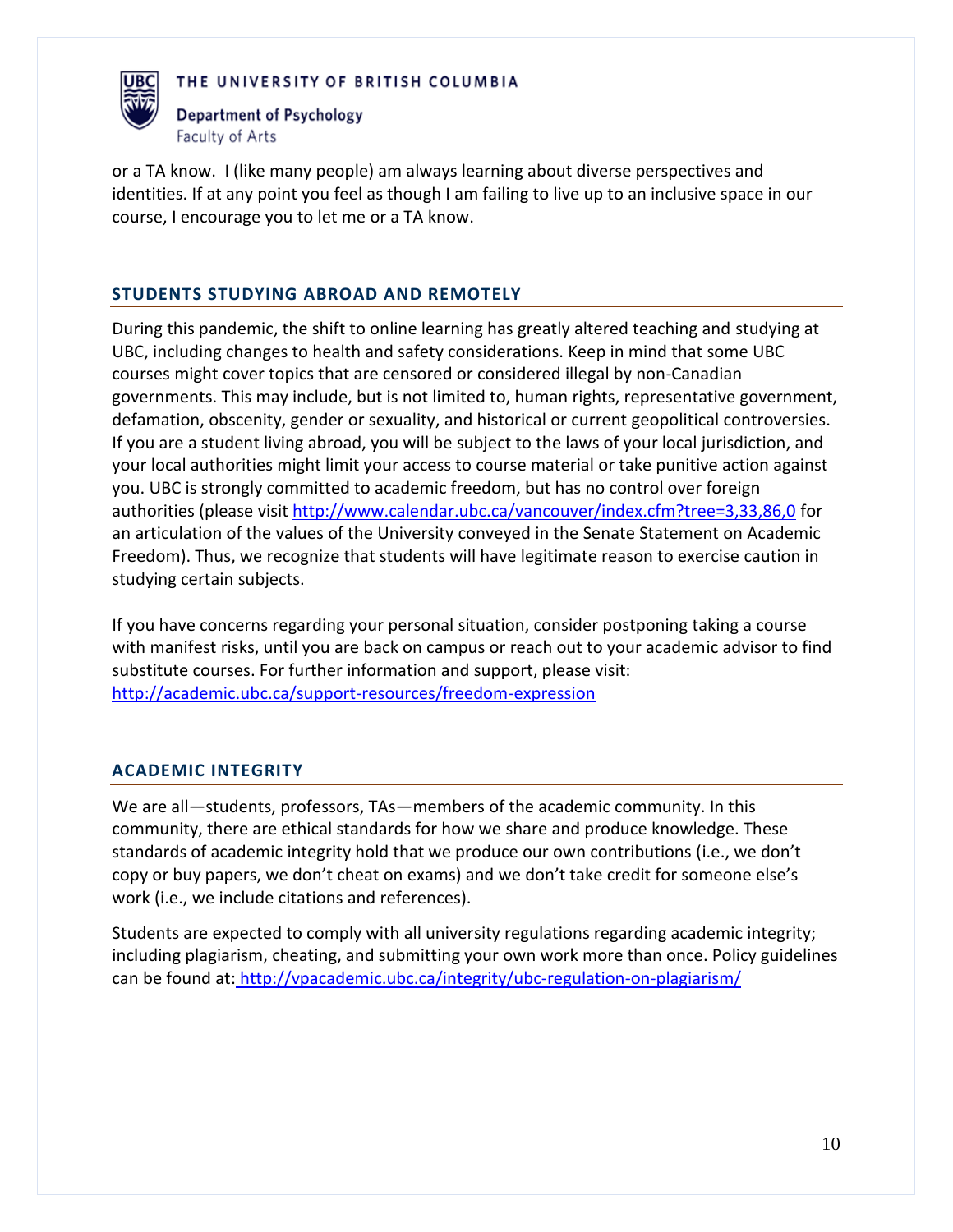

Department of Psychology Faculty of Arts

#### **CITING VS. PLAGIARISM**

Plagiarism is defined as "where an individual submits or presents the oral or written work of another person as his or her own." In academic work, it is crucial that you acknowledge where ideas come from through citing those sources. If you are ever unsure of whether to cite, it is best to err with caution and cite a source! It is very unlikely to ever be penalized for over-citing, while under-citing may be a significant error. Unless a statement can be thought of as common knowledge, spend time thinking about the source of that information and how best to cite.

In Psychology, we use APA citation style to indicate sources. Useful guides to APA style can be found at:

- <https://guides.library.ubc.ca/apacitationstyle>
- [https://owl.purdue.edu/owl/research\\_and\\_citation/apa\\_style/apa\\_style\\_introduction.html](https://owl.purdue.edu/owl/research_and_citation/apa_style/apa_style_introduction.html)

In writing within Psychology, direct quotations from sources are discouraged. Instead, you should try to paraphrase ideas into your own words, while citing the original source of those ideas. If you have questions on citing or what may constitute plagiarism, please discuss with us before any assessment is begun.

# **PSYCHOLOGY DEPARTMENT'S POSITION ON ACADEMIC MISCONDUCT**

Cheating, plagiarism, and other forms of academic misconduct are very serious concerns of the University, and the Department of Psychology has taken steps to alleviate them. In the first place, the Department has implemented software that can reliably detect cheating on multiplechoice exams by analyzing the patterns of students' responses. In addition, the Department subscribes to TurnItIn – a service designed to detect and deter plagiarism. All materials (term papers, lab reports, etc.) that students submit for grading will be scanned and compared to over 4.5 billion pages of content located on the Internet or in TurnItIn's own proprietary databases. The results of these comparisons are compiled into customized "Originality Reports" containing several sensitive measures of plagiarism; instructors receive copies of these reports for every student in their class.

In all cases of suspected academic misconduct, the parties involved will be pursued to the fullest extent dictated by the guidelines of the University. Strong evidence of cheating or plagiarism may result in a zero credit for the work in question. According to the University Act (section 61), the President of UBC has the right to impose harsher penalties including (but not limited to) a failing grade for the course, suspension from the University, cancellation of scholarships, or a notation added to the student's transcript.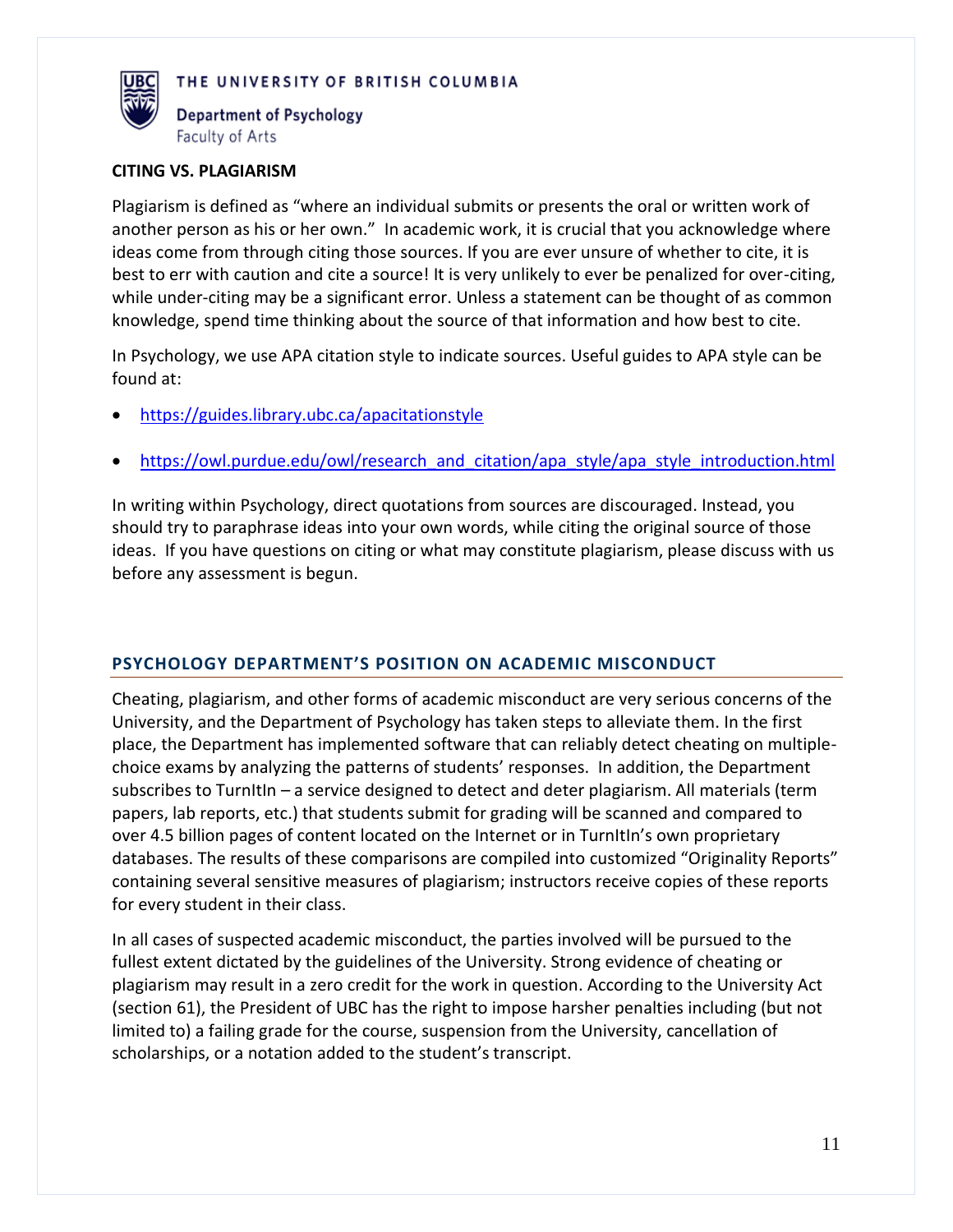

Department of Psychology Faculty of Arts

All graded work in this course, unless otherwise specified, is to be original work done independently by individuals. If you have any questions as to whether or not what you are doing is even a borderline case of academic misconduct, please consult your instructor. For details on pertinent University policies and procedures, please see Chapter 5 in the UBC Calendar (http://students.ubc.ca/calendar) and read the University's Policy 69 (available at: [http:/www.universitycounsel.ubc.ca/policies/policy69.html\)](http://www.universitycounsel.ubc.ca/policies/policy69.html).

#### **UBC VALUES STATEMENT**

UBC provides resources to support student learning and to maintain healthy lifestyles but recognizes that sometimes crises arise and so there are additional resources to access including those for survivors of sexual violence. UBC values respect for the person and ideas of all members of the academic community. Harassment and discrimination are not tolerated nor is suppression of academic freedom. UBC provides appropriate accommodation for students with disabilities and for religious and cultural observances. UBC values academic honesty and students are expected to acknowledge the ideas generated by others and to uphold the highest academic standards in all of their actions. Details of the policies and how to access support are available here [\(https://senate.ubc.ca/policiesresources-support-student-success\)](https://senate.ubc.ca/policiesresources-support-student-success).

We participate in the Early Alert program, which helps us support students who are facing difficulties that are interfering with their education, their wellness or both. For answers to frequently asked questions regarding the early alert program, please visit [blog.students.ubc.ca/earlyalert/information-for-students/students-frequently-asked](/Users/JeffSauve/Desktop/PSYC%20311/blog.students.ubc.ca/earlyalert/information-for-students/students-frequently-asked-questions)[questions/.](/Users/JeffSauve/Desktop/PSYC%20311/blog.students.ubc.ca/earlyalert/information-for-students/students-frequently-asked-questions)

#### **LEARNING AND WELLNESS RESOURCES**

Your well-being is more important than anything going on is this course! I fully understand that you may have other priorities—your self-care, your families, your work, etc. If you find that you are struggling to balance these priorities with the demands of this class, do reach out. I will try to provide resources and discuss options.

If you are dealing with an emergency during this course (medical, emotional, family, etc.), try to take care of yourself first. Contact us when you are able. We will then work with you to figure out the best course of action—along with likely having you discuss with your faculty's advising office. UBC's resources may also help: